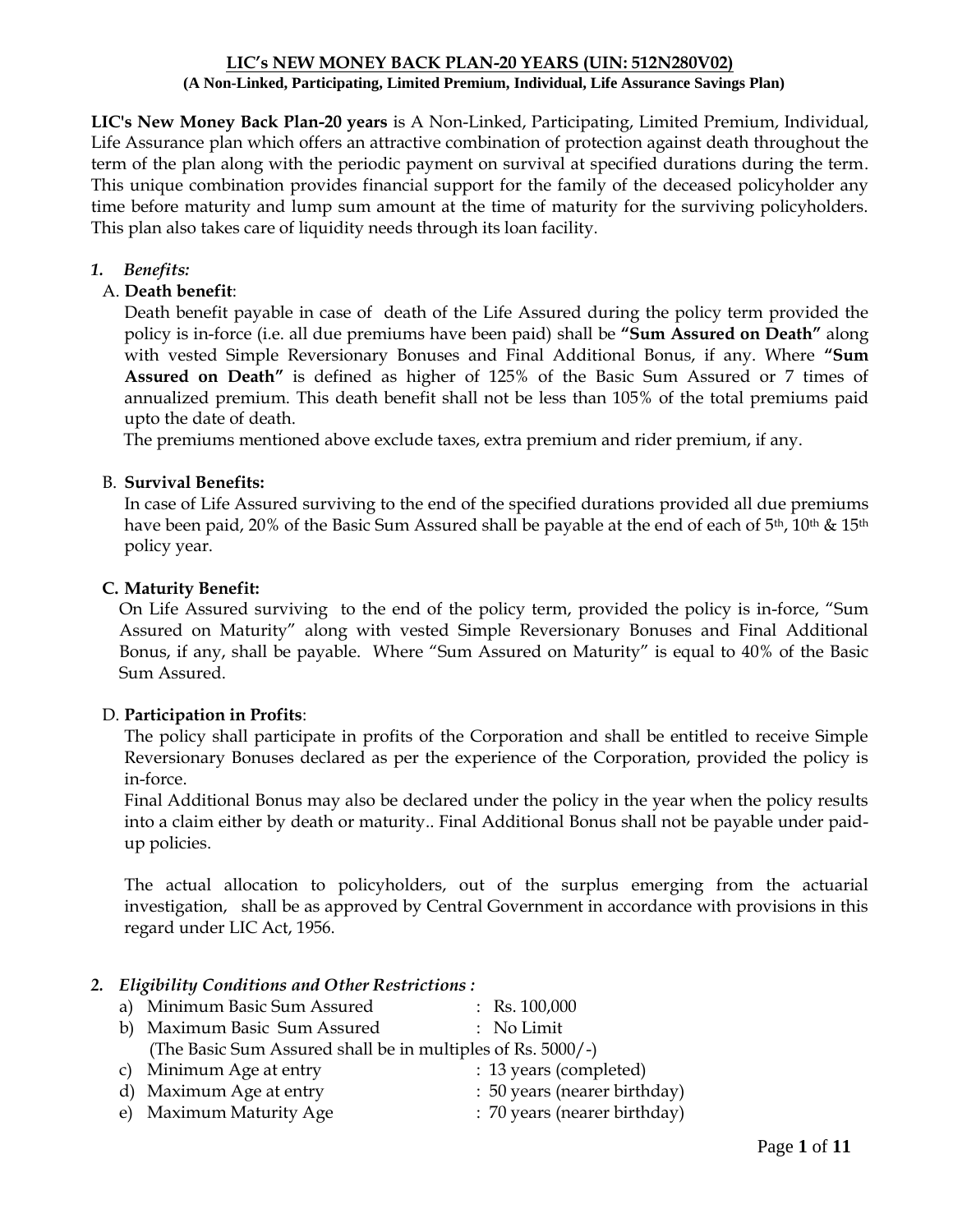| f) Policy Term         | $: 20$ years |
|------------------------|--------------|
| g) Premium Paying Term | $: 15$ years |

## *Date of commencement of risk under the plan:*

Risk will commence immediately on acceptance of the risk.

## *Date of vesting under the plan:*

If the policy is issued on the life of a minor, the policy shall automatically vest in the Life Assured on the policy anniversary coinciding with or immediately following the completion of 18 years of age and shall on such vesting be deemed to be a contract between the Corporation and the Life Assured.

#### *3. Options available:*

### **I. Rider Benefits:**

The following four optional riders are available under this plan by payment of additional premium. However, the policyholder can opt between either of the LIC's Accidental Death and Disability Benefit Rider or LIC's Accident Benefit Rider. Therefore, a maximum of three riders can be availed under a policy.

### **a) LIC's Accidental Death and Disability Benefit Rider (UIN: 512B209V02)**

This Rider can be opted for under an in-force policy at any time within the premium paying term of the Base plan provided the outstanding premium paying term of the base plan is atleast 5 years. The benefit cover under this rider shall be available during the policy term. If this rider is opted for, in case of accidental death, the Accident Benefit Sum Assured will be payable in lumpsum. In case of accidental disability arising due to accident (within 180 days from the date of accident), an amount equal to the Accident Benefit Sum Assured will be paid in equal monthly instalments spread over 10 years and future premiums for Accident Benefit Sum Assured as well as premiums for the portion of Basic Sum Assured under the base policy which is equal to Accident Benefit Sum Assured under the policy, shall be waived.

### **b) LIC's Accident Benefit Rider (UIN:512B203V03)**

 This rider can be opted for at any time under an in-force policy within the premium paying term of the Base plan provided the outstanding premium paying term of the base plan is atleast 5 years. The benefit cover under this rider shall be available only during the premium paying term. If this rider is opted for, in case of accidental death, the Accident Benefit Sum Assured will be payable in lumpsum.

### **c) LIC's New Term Assurance Rider (UIN: 512B210V01)**

 This rider is available at inception of the policy only. The benefit cover under this rider shall be available during the policy term. If this rider is opted for, an amount equal to Term Assurance Rider Sum Assured shall be payable on death of the Life Assured during the policy term.

### **d) LIC's New Critical Illness Benefit Rider (UIN: 512A212V01)**

 This rider is available at the inception of the policy only. The cover under this rider shall be available during the policy term. If this rider is opted for, on first diagnosis of any one of the specified 15 Critical Illnesses covered under this rider, the Critical Illness Sum Assured shall be payable.

The premium for LIC's Accident Benefit Rider /LIC's Accidental Death and Disability Benefit Rider and LIC's New Critical Illness Benefit Rider shall not exceed 100% of premium under the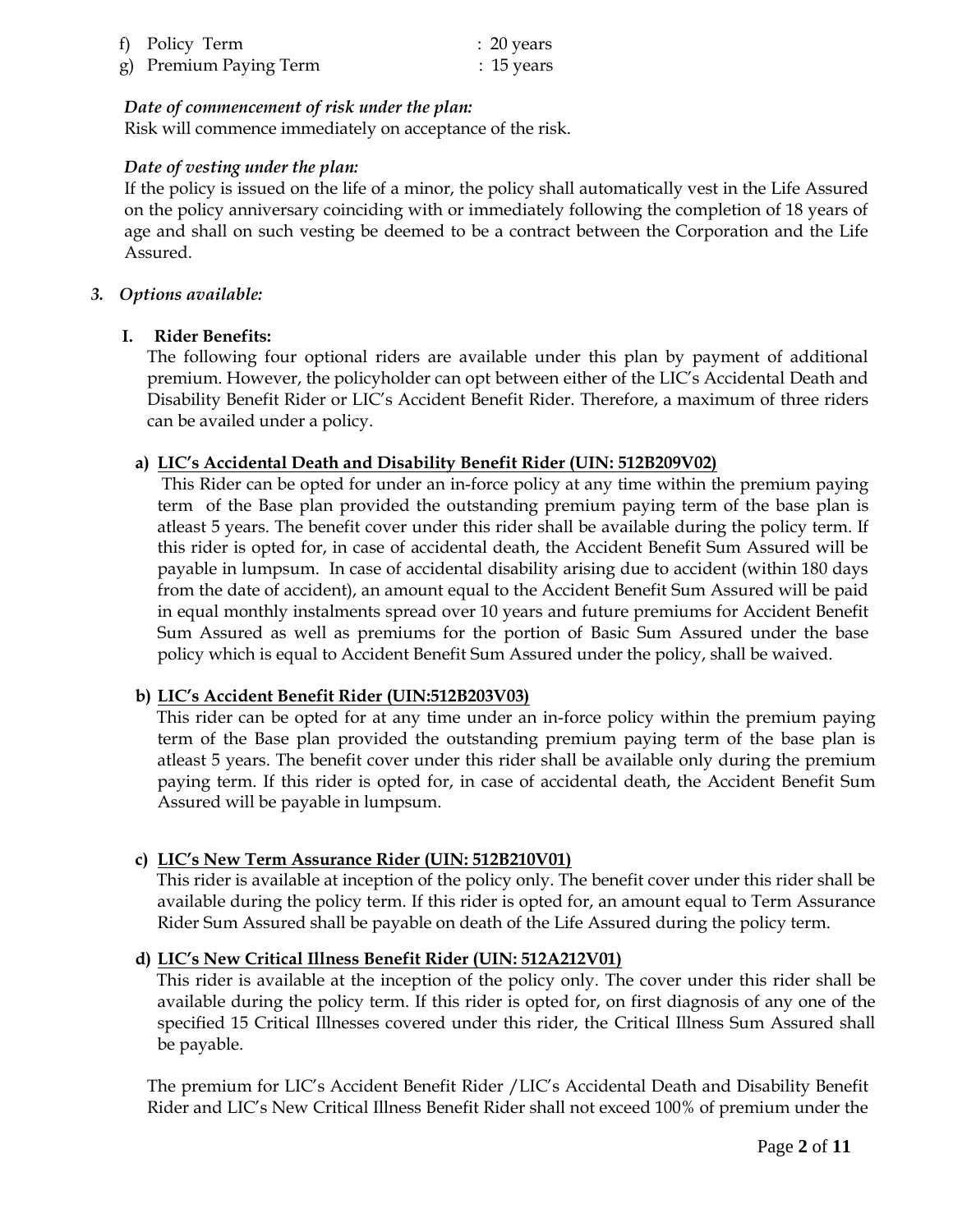base plan and the premiums under all other life insurance riders put together shall not exceed 30% of premiums under the base plan.

Each of above Rider Sum Assured cannot exceed the Basic Sum Assured under the Base plan.

For more details on the above riders, refer to the rider brochure or contact LIC's nearest Branch Office.

## **II. Settlement Option for Maturity Benefit:**

Settlement Option is an option to receive Maturity Benefit in instalments over the chosen period of 5 or 10 or 15 years instead of lumpsum amount under an in-force as well as paid-up policy. This option can be exercised by the Policyholder during minority of the Life Assured or by Life Assured aged 18 years and above, for full or part of Maturity proceeds payable under the policy. The amount opted for by the Policyholder/Life Assured (ie. Net Claim Amount) can be either in absolute value or as a percentage of the total claim proceeds payable.

The instalments shall be paid in advance at yearly or half-yearly or quarterly or monthly intervals, as opted for, subject to minimum instalment amount for different modes of payments being as under:

| Mode of Instalment payment | Minimum instalment amount |
|----------------------------|---------------------------|
| Monthly                    | $Rs. 5,000/-$             |
| Quarterly                  | $Rs. 15,000/-$            |
| Half-Yearly                | $Rs. 25,000/-$            |
| Yearly                     | $Rs. 50,000/-$            |

If the Net Claim Amount is less than the required amount to provide the minimum instalment amount as per the option exercised by the Policyholder/Life Assured, the claim proceeds shall be paid in lumpsum only.

The interest rates applicable for arriving at the instalment payments under Settlement Option shall be as fixed by the Corporation from time to time.

For exercising the Settlement Option against Maturity Benefit, the Policyholder/Life Assured shall be required to exercise option for payment of net claim amount in instalments at least 3 months before the due date of maturity.

The first payment will be made on the date of maturity and thereafter, based on the mode of instalment payment opted for by the policyholder, every month or three months or six months or annually from the date of maturity, as the case may be.

### **After the commencement of Instalment payments under Settlement Option:**

- a. If a Life Assured, who has exercised Settlement Option against Maturity Benefit, desires to withdraw this option and commute the outstanding instalments, the same shall be allowed on receipt of written request from the Life Assured. In such case, the lump sum amount which is higher of the following shall be paid and policy shall terminate,
	- discounted value of all the future instalments due; or
	- (the original amount for which settlement option was exercised) less (sum of total instalments already paid).
- b. The interest rates applicable for discounting the future instalment payments shall be as fixed by the Corporation from time to time.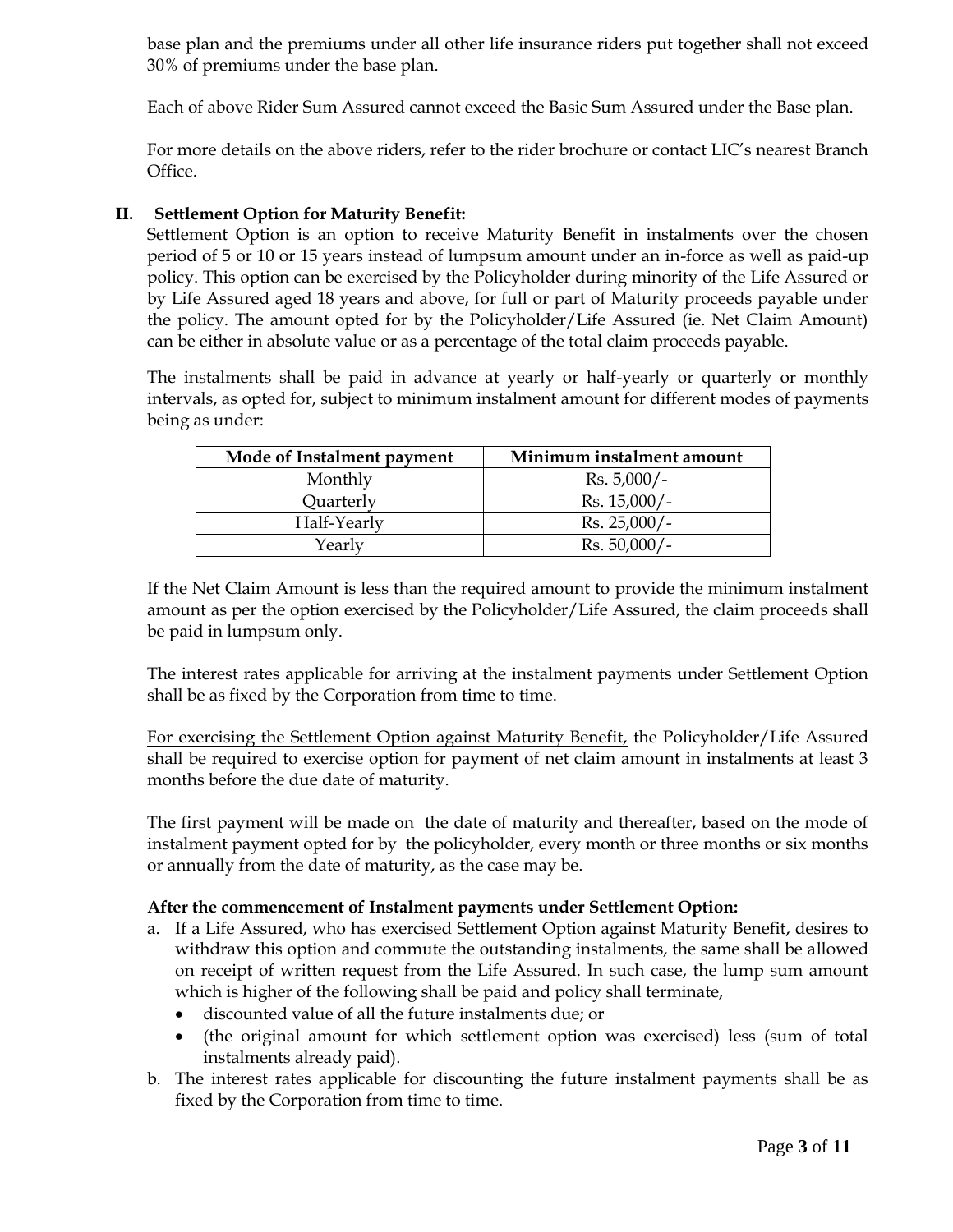c. After the Date of Maturity, in case of death of the Life Assured, who has exercised Settlement Option, the outstanding instalments will continue to be paid to the nominee as per the option exercised by the Life Assured and no alteration, whatsoever, shall be allowed to be made by the nominee.

## **III. Option to take Death Benefit in instalments:**

This is an option to receive death benefit in instalments over the chosen period of 5 or 10 or 15 years instead of lump sum amount under an in-force as well as paid-up policy. This option can be exercised by the Policyholder during minority of the Life Assured or by Life Assured aged 18 years and above, during his/her life time; for full or part of Death benefits payable under the policy. The amount opted for by the Policyholder/Life Assured (ie. Net Claim Amount) can be either in absolute value or as a percentage of the total claim proceeds payable.

The instalments shall be paid in advance at yearly or half-yearly or quarterly or monthly intervals, as opted for, subject to minimum instalment amount for different modes of payments being as under:

| Mode of Instalment payment | Minimum instalment amount |
|----------------------------|---------------------------|
| Monthly                    | $Rs. 5,000/-$             |
| Quarterly                  | $Rs. 15,000/-$            |
| Half-Yearly                | $Rs. 25,000/-$            |
| Yearly                     | $Rs. 50,000/-$            |

If the Net Claim Amount is less than the required amount to provide the minimum instalment amount as per the option exercised by the Policyholder/Life Assured, the claim proceeds shall be paid in lumpsum only.

The interest rates applicable for arriving at the instalment payments under this option shall be as fixed by the Corporation from time to time.

For exercising option to take Death Benefit in instalments, the Policyholder during minority of the Life Assured or the Life Assured, if major, can exercise this option during his/her lifetime while in currency of the policy, specifying the period of Instalment payment and net claim amount for which the option is to be exercised. The death claim amount shall then be paid to the nominee as per the option exercised by the Policyholder/Life Assured and no alteration, whatsoever, shall be allowed to be made by the nominee.

### *4. Payment of Premiums:*

Premiums can be paid regularly at yearly, half-yearly, quarterly or monthly mode (through NACH only) or through salary deductions during the premium paying term of the policy.

### *5. Grace Period*

A grace period of 30 days shall be allowed for payment of yearly or half-yearly or quarterly premiums and 15 days for monthly premiums from the date of First unpaid premium. During this period, the policy shall be considered in-force with the risk cover without any interruption as per the terms of the policy. If the premium is not paid before the expiry of the days of grace, the Policy lapses.

The above grace period will also apply to rider premiums which are payable along with premium for base policy.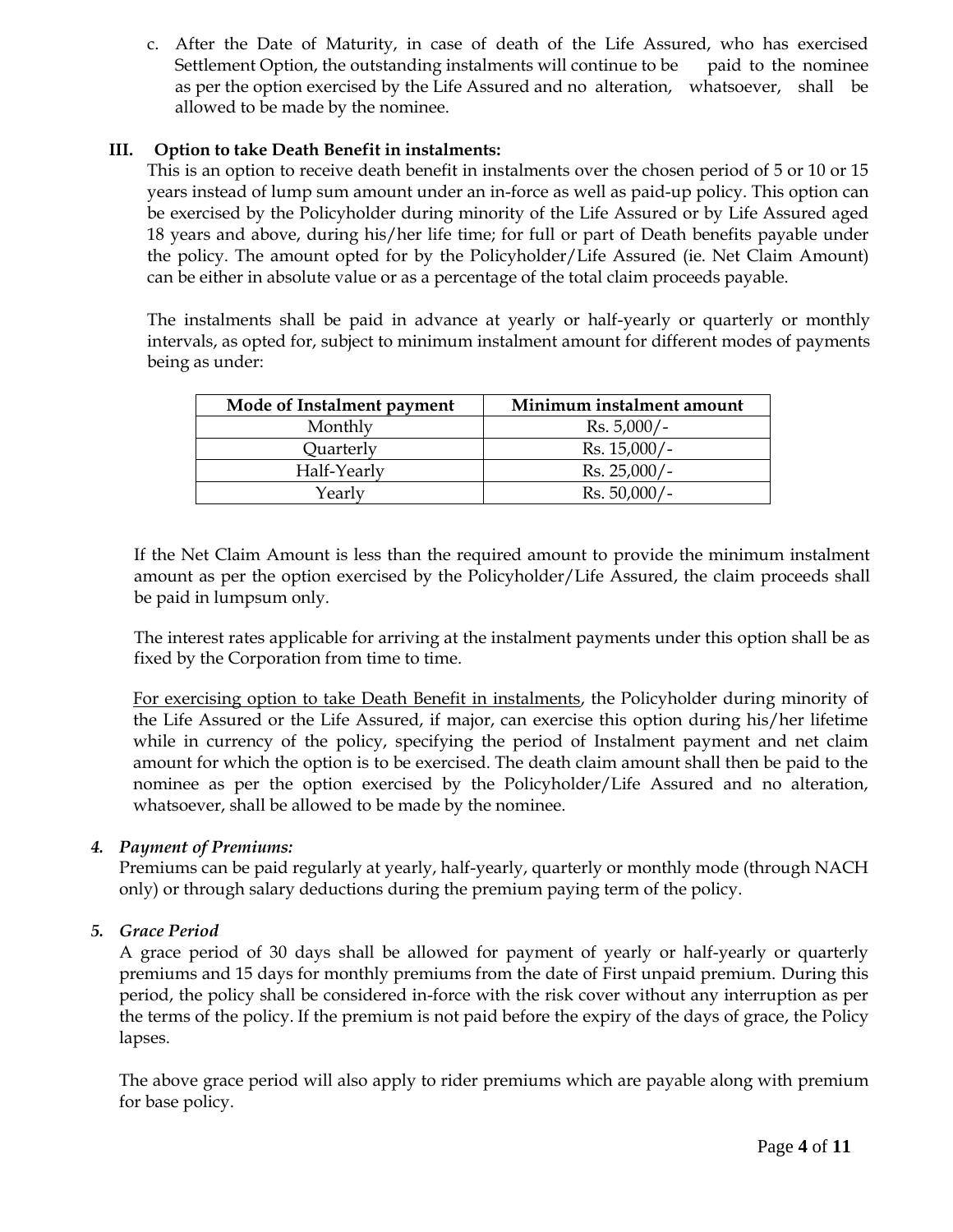## *6. Sample Illustrative Premium:*

The sample illustrative annual premiums for Basic Sum Assured of Rs 1 lakh for Standard lives are as under:

| Age<br>(in years) | Premium<br>(in Rs.) |  |  |  |  |  |
|-------------------|---------------------|--|--|--|--|--|
| 20                | 7644                |  |  |  |  |  |
| 30                | 7752                |  |  |  |  |  |
| 40                | 8129                |  |  |  |  |  |
| 50                | 9021                |  |  |  |  |  |

The above premium is exclusive of taxes.

### *7. Rebates:*

| Mode Rebate:                  |                         |                       |
|-------------------------------|-------------------------|-----------------------|
| Yearly mode                   |                         | 2% of Tabular Premium |
| Half-yearly mode              |                         | 1% of Tabular premium |
| Quarterly Monthly (NACH) $\&$ | $\sim 100$ km s $^{-1}$ | NIL                   |
| Salary deduction              |                         |                       |
|                               |                         |                       |

High Sum Assured Rebate (on Premium):

| Basic Sum Assured (B.S.A) |                          | Rebate (Rs.)  |
|---------------------------|--------------------------|---------------|
| 1,00,000 to 1,95,000      | $\overline{\phantom{0}}$ | Nil           |
| 2, 00,000 to 4, 95,000    |                          | 2.00 % B.S.A. |
| 5,00,000 and above        |                          | 3.00% B.S.A.  |

## **8.** *Revival:*

If premiums are not paid within the grace period then the policy will lapse. A lapsed policy can be revived within a period of 5 consecutive years from the date of first unpaid premium but before the Date of Maturity. The revival shall be effected on payment of all the arrears of premium(s) together with interest (compounding half yearly) at such rate as may be fixed by the Corporation from time to time and on satisfaction of Continued Insurability of the Life Assured on the basis of information, documents and reports that are already available and any additional information in this regard if and as may be required in accordance with the Underwriting Policy of the Corporation at the time of revival, being furnished by the Policyholder/Life Assured/Proposer.

The Corporation reserves the right to accept at original terms, accept with modified terms or decline the revival of a discontinued policy. The revival of discontinued policy shall take effect only after the same is approved, accepted and revival receipt is issued by the Corporation.

Revival of rider(s), if opted for, will be considered along with revival of the Base Policy and not in isolation.

### **9.** *Paid-up Policy :*

If less than two years' premiums have been paid and any subsequent premium be not duly paid, all the benefits under the policy shall cease after the expiry of grace period from the date of first unpaid premium and nothing shall be payable.

If at least two full years' premiums have been paid and any subsequent premiums be not duly paid, the policy shall not be wholly void, but shall continue as a paid-up policy till the end of the policy term.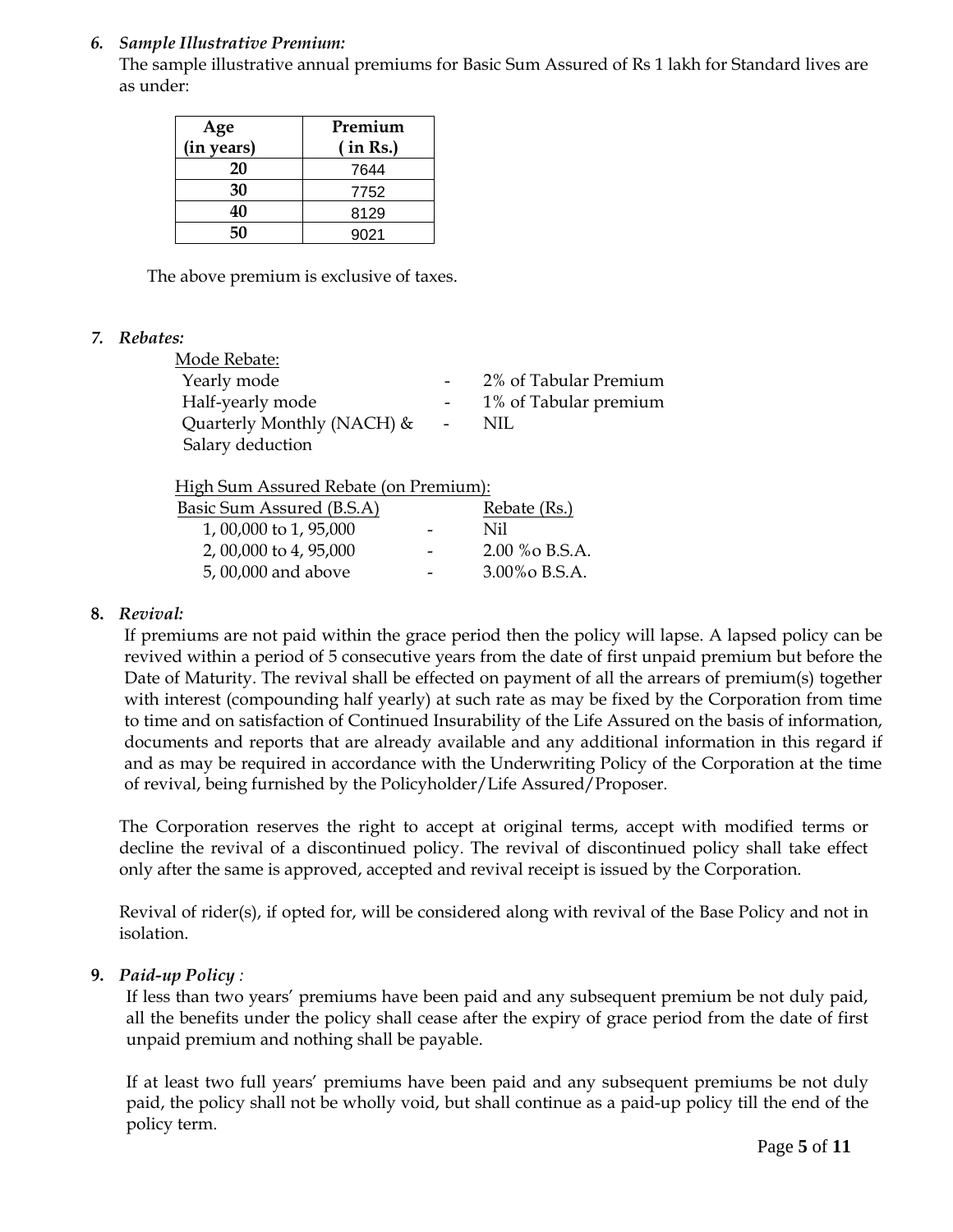The **Sum Assured on Death** under the paid-up policy shall be reduced to such a sum, called **Death Paid-up Sum Assured** and shall be equal to **Sum Assured on Death** *multiplied* by the *ratio* of the total period for which premiums have already been paid bears to the maximum period for which the premiums were originally payable.. In addition to the Death Paid-Up Sum Assured, vested simple reversionary bonuses, if any, is payable on Life Assured's death.

The **Sum Assured on Maturity** under the paid-up policy shall be reduced to such a sum, called **Maturity Paid-up Sum Assured** and shall be equal to [(Sum Assured on Maturity plus total amount of Survival Benefits payable under the policy) *multiplied* by the *ratio* of the total period for which premiums have already been paid bears to the maximum period for which the premiums were originally payable] less total amount of survival benefits already paid under the policy. In addition to the Maturity Paid-Up Sum Assured, vested Simple Reversionary Bonuses, if any, shall also be payable on the expiry of the policy term.

The Survival Benefits having already been incorporated in the calculation of **Maturity Paid-up Sum Assured**, future Survival Benefits shall not be payable separately.

A paid-up policy shall not be entitled to participate in future profits. However, the vested Simple Reversionary Bonuses shall remain attached to the paid up policy.

Rider(s) shall not acquire any paid-up value and the rider benefits cease to apply, if policy is in lapsed condition.

### **10.** *Surrender :*

The policy can be surrendered at any time provided two full years' premiums have been paid. On surrender of the policy, the Corporation shall pay the Surrender Value equal to higher of Guaranteed Surrender Value or Special Surrender Value.

The Special Surrender Value is reviewable and shall be determined by the Corporation from time to time subject to prior approval of IRDAI.

Guaranteed Surrender value payable during the policy term shall be equal to the total premiums paid (excluding extra premiums, taxes and premiums for riders, if opted for) multiplied by the Guaranteed Surrender Value factors applicable to total premiums paid and then reduced by any survival benefits already paid. These Guaranteed Surrender Value factors expressed as percentages will depend on the policy year in which the policy is surrendered and are as specified as below:

| <b>Policy Year</b>                                                                                   | 1     | 2     | 3     | 4     | 5     | 6     | 7     |       | 8     | 9     | 10    |
|------------------------------------------------------------------------------------------------------|-------|-------|-------|-------|-------|-------|-------|-------|-------|-------|-------|
| Guaranteed<br>Surrender<br>factors<br>Value<br>applicable<br>to<br>total premiums<br>paid in % terms | 0.00  | 30.00 | 35.00 | 50.00 | 50.00 | 50.00 | 50.00 |       | 52.50 | 55.00 | 57.50 |
| <b>Policy Year</b>                                                                                   | 11    | 12    | 13    | 14    | 15    | 16    | 17    | 18    | 19    |       | 20    |
| Guaranteed                                                                                           |       |       |       |       |       |       |       |       |       |       |       |
| Surrender Value                                                                                      |       |       |       |       |       |       |       |       |       |       |       |
| factors                                                                                              |       |       |       |       |       |       |       |       |       |       |       |
| applicable<br>to                                                                                     | 60.00 | 62.50 | 65.00 | 67.50 | 70.00 | 72.50 | 75.00 | 77.50 | 90.00 |       | 90.00 |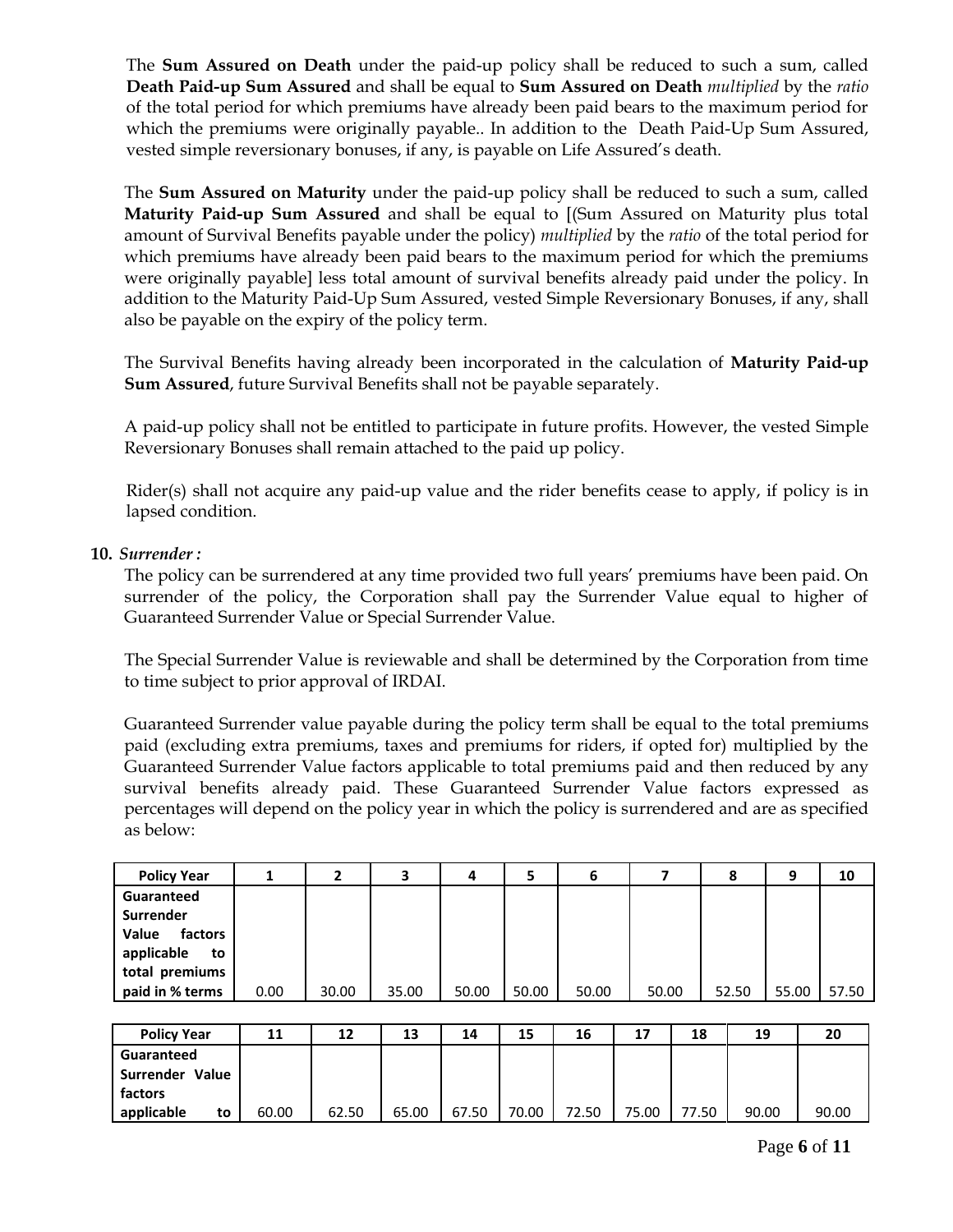| total<br>premiums |  |  |  |  |  |
|-------------------|--|--|--|--|--|
| paid in % terms   |  |  |  |  |  |

In addition, the surrender value of any vested Simple Reversionary Bonuses, if any, shall also be payable, which is equal to vested bonuses multiplied by the Guaranteed Surrender Value factor applicable to vested bonuses. These factors will depend on the policy year in which the policy is surrendered and are as specified as below:

| <b>Policy Year</b>                                                                |      |      | 3     | 4     | 5     | 6     |       | 8     | 9     | 10    |
|-----------------------------------------------------------------------------------|------|------|-------|-------|-------|-------|-------|-------|-------|-------|
| Guaranteed                                                                        | 0.00 | 0.00 | 16.22 | 16.58 | 17.03 | 17.58 | 17.58 | 17.66 | 17.85 | 18.16 |
| Surrender<br>Value<br>factors<br>applicable<br>to<br>vested bonuses<br>in % terms |      |      |       |       |       |       |       |       |       |       |

| <b>Policy Year</b>                                                                | 11    | 12    | 13    | 14    | 15    | 16    | 17    | 18    | 19    | 20    |
|-----------------------------------------------------------------------------------|-------|-------|-------|-------|-------|-------|-------|-------|-------|-------|
| Guaranteed                                                                        | 18.60 | 19.18 | 19.93 | 20.85 | 21.99 | 23.38 | 25.05 | 27.06 | 30.00 | 35.00 |
| Surrender<br>Value<br>factors<br>applicable<br>to<br>vested bonuses<br>in % terms |       |       |       |       |       |       |       |       |       |       |

#### *11. Policy Loan:*

Loan can be availed under the policy provided atleast two full years' premiums have been paid and subject to the terms and conditions as the Corporation may specify from time to time.

The maximum loan allowed under the policy, as a percentage of Surrender Value, shall be as under:

- For in-force policies upto 90%
- For paid-up policies upto 80%

The interest rate to be charged for policy loan and as applicable for entire term of the loan shall be determined at periodic intervals. The applicable interest rate shall be as declared by the Corporation based on the method approved by the IRDAI.

Any loan outstanding along with interest shall be recovered from the claim proceeds at the time of exit.

*12. Taxes:* 

Statutory Taxes, if any, imposed on such insurance plans by the Govt. of India or any other constitutional Tax Authority of India shall be as per the Tax laws and the rate of tax shall be as applicable from time to time.

The amount of applicable taxes, as per the prevailing rates shall be payable by the Policyholder on premium(s) (for base policy and rider(s), if any), including extra premiums, if any, which shall be collected separately over and above to the premium(s) payable by the policyholder. The amount of Tax paid shall not be considered for the calculation of benefits payable under the plan.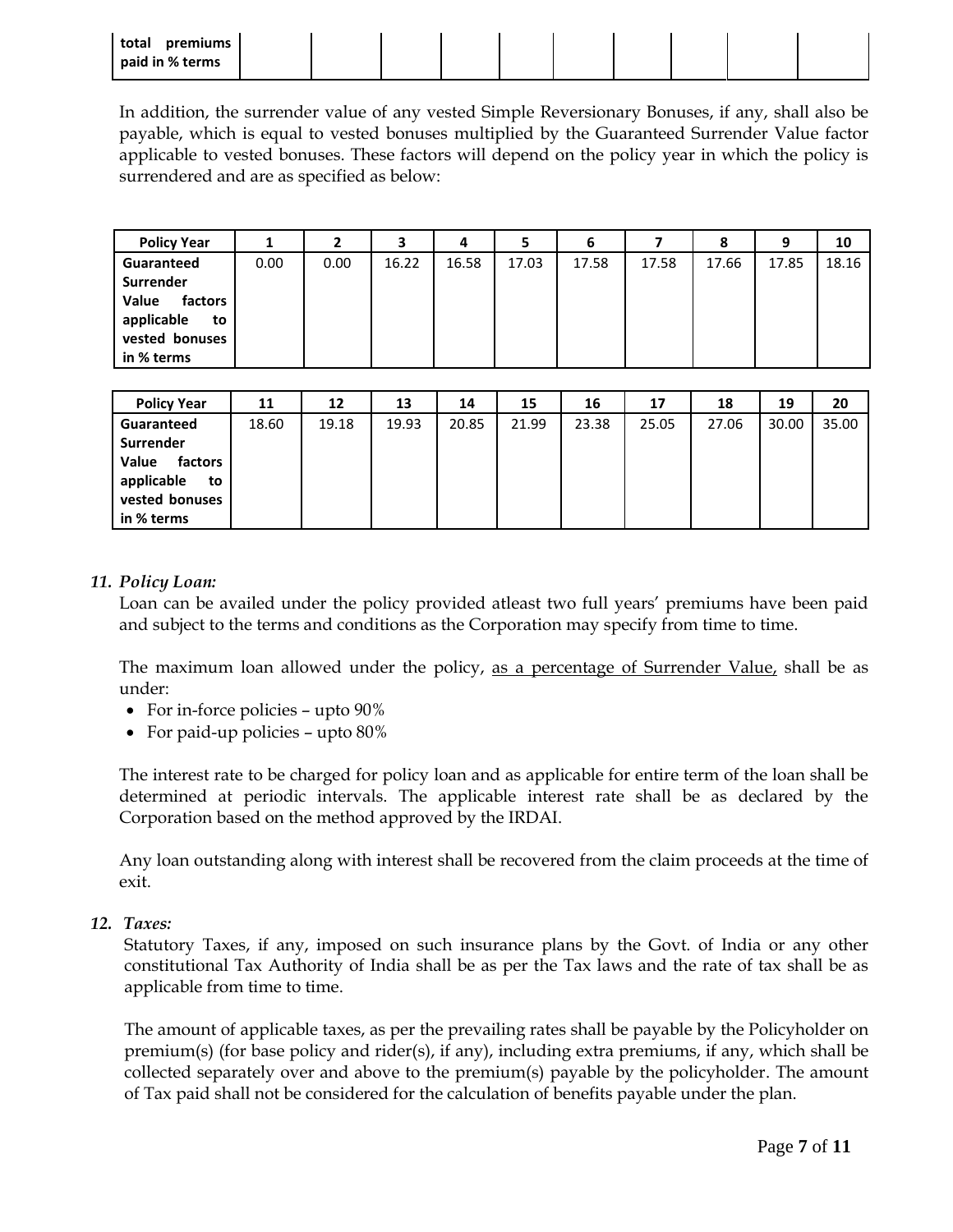Regarding Income tax benefits/implications on premium(s) paid and benefits payable under this plan, please consult your tax advisor for details.

## **13.** *Free Look period*:

If the Policyholder is not satisfied with the "Terms and Conditions", policy may be returned to us within 15 days from the date of receipt of the policy bond stating the reasons of objections. On receipt of the same the Corporation shall cancel the policy and return the amount of premium deposited after deducting the proportionate risk premium (for Base plan and rider(s), if any) for the period of cover, expenses incurred on medical examination, special reports, if any and stamp duty charges.

## *14. Exclusion:*

Suicide: - A policy shall be void:

- i. If the Life Assured (whether sane or insane) commits suicide at any time within 12 months from the date of commencement of risk, Corporation will not entertain any claim under the policy except for 80% of the total premiums paid, provided the policy is in-force.
- ii. If the Life Assured (whether sane or insane) commits suicide within 12 months from date of revival, an amount which is higher of 80% of the total premiums paid till the date of death or the surrender value available as on date of death shall be payable. The Corporation will not entertain any other claim under the policy.

This clause shall not be applicable for a policy lapsed without acquiring paid-up value and nothing shall be payable under such policies.

Note: Premiums referred above shall not include any taxes, extra premiums and any rider premium other than Term Assurance rider, if any.

### **BENEFIT ILLUSTRATION:**

| Age of life Assured (nearer birthday) | 30 Years |
|---------------------------------------|----------|
| <b>Policy Term (Years)</b>            | 20       |
| <b>Premium Paying Term</b>            | 15       |
| Premium payment mode                  | Yearly   |
| <b>Basic Sum Assured</b>              | 1,00,000 |
| <b>Premium (excluding Taxes)</b>      | 7,752    |

#### **Benefits available under different scenarios**

|        |                 | (Amount in Rs)             |             |                    |                       |                       |                               |                       |                                                    |                       |
|--------|-----------------|----------------------------|-------------|--------------------|-----------------------|-----------------------|-------------------------------|-----------------------|----------------------------------------------------|-----------------------|
| End of | Total           | <b>Guaranteed Benefits</b> |             |                    | <b>Non Guaranteed</b> |                       | <b>Total Maturity Benefit</b> |                       | <b>Total Death Benefit</b>                         |                       |
| year   | <b>Premiums</b> |                            |             |                    | <b>Benefits</b>       |                       |                               |                       | incl of Final Additional lincl of Final Additional |                       |
|        | paid till the   |                            |             |                    | (Simple Reversionary  |                       | Bonus, if any                 |                       | Bonus, if any                                      |                       |
|        | end of the      |                            |             |                    | <b>Bonus</b>          |                       |                               |                       |                                                    |                       |
|        | year            |                            |             |                    |                       |                       |                               |                       |                                                    |                       |
|        |                 | Survival                   | Sum Assured | <b>Sum Assured</b> | Scenario 1            | Scenario <sub>2</sub> | Scenario 1                    | Scenario <sub>2</sub> | Scenario 1                                         | Scenario <sub>2</sub> |
|        |                 | <b>Benefit</b>             | on Maturity | on Death           |                       |                       |                               |                       |                                                    |                       |
| 5      | 38,760          | 20,000                     | 0           | 1.25.000           | 3.500                 | 14,000                | 0                             | 0                     | 1.28.500                                           | 1,39,000              |
| 10     | 77.520          | 20,000                     | 0           | 1.25.000           | 7.000                 | 28,000                | 0                             | 0                     | 1.32.000                                           | 1.53.000              |
| 15     | 1.16.280        | 20,000                     | 0           | 1.25.000           | 10.500                | 42,000                | 0                             | 0                     | 1,35,500                                           | 1,67,500              |
| 20     | 1.16.280        | 0                          | 40.000      | 1.25.000           | 14.000                | 56,000                | 54.000                        | 98,500                | 1.39.000                                           | 1,83,500              |

*Disclaimer:*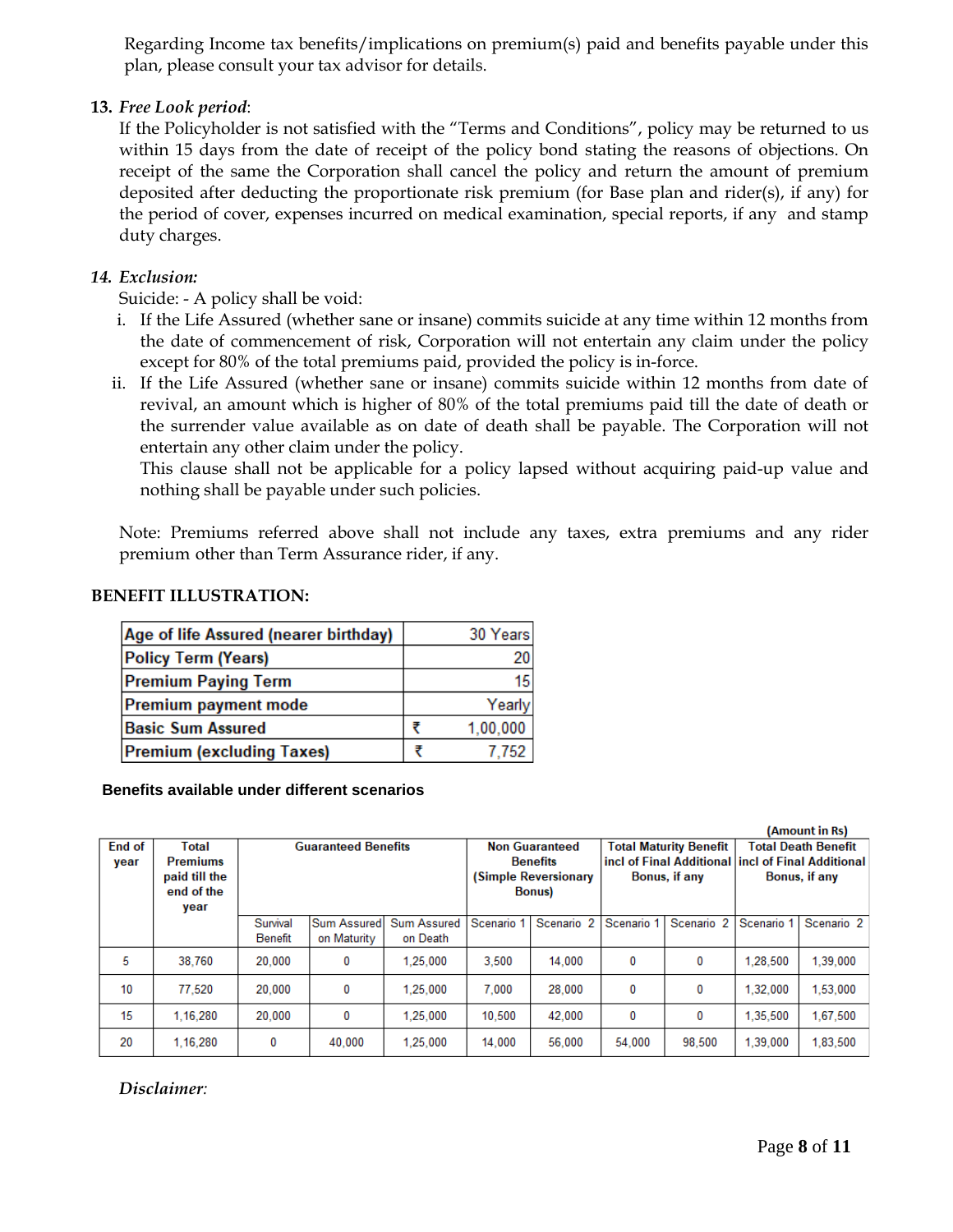- *i) This illustration is applicable to a standard (from medical, life style and occupation point of view) life wherein any riders are not opted.*
- *ii) Some benefits are guaranteed and some benefits which are Non Guaranteed benefits with returns based on the future performance are shown for two different rates of assumed future investment returns.*
- *iii)* The Non Guaranteed benefits in above illustration are calculated so that they are consistent with the Projected *Investment Rate of Return assumption of 4% p.a. (Scenario 1) and 8% p.a. (Scenario 2). In other words, in preparing this benefit illustration, it is assumed that the Projected Investment Rate of Return that LICI will be able to earn throughout the term of the policy will be 4% p.a. or 8% p.a., as the case may be. The Projected Investment Rate of Return is not guaranteed and they are not the upper or lower limits of what you might get back, as the value of your policy is dependent on a number of factors including actual future investment performance.*
- *iv*) The main objective of the illustration is that the client is able to appreciate the features of the product and the flow of *benefits in different circumstances with some level of quantification.*
- *v) The amount shown under Survival Benefit / Sum Assured on Maturity are payable on survival at the end of the specified year.*

#### **SECTION 45 OF THE INSURANCE ACT, 1938:**

The provision of Section 45 of the Insurance Act, 1938 shall be as amended from time to time. The simplified version of this provision is as under:

Provisions regarding policy not being called into question in terms of Section 45 of the Insurance Act, 1938 are as follows:

- 1. No Policy of Life Insurance shall be called in question on any ground whatsoever after expiry of 3 yrs from
	- a. the date of issuance of policy or
	- b. the date of commencement of risk or
	- c. the date of revival of policy or
	- d. the date of rider to the policy
	- whichever is later.
- 2. On the ground of fraud, a policy of Life Insurance may be called in question within 3 years from a. the date of issuance of policy or
	- b. the date of commencement of risk or
	- c. the date of revival of policy or
	- d. the date of rider to the policy

whichever is later.

For this, the insurer should communicate in writing to the insured or legal representative or nominee or assignees of insured, as applicable, mentioning the ground and materials on which such decision is based.

3. Fraud means any of the following acts committed by insured or by his agent, with the intent to deceive the insurer or to induce the insurer to issue a life insurance policy:

a. The suggestion, as a fact of that which is not true and which the insured does not believe to be true;

b. The active concealment of a fact by the insured having knowledge or belief of the fact;

- c. Any other act fitted to deceive; and
- d. Any such act or omission as the law specifically declares to be fraudulent.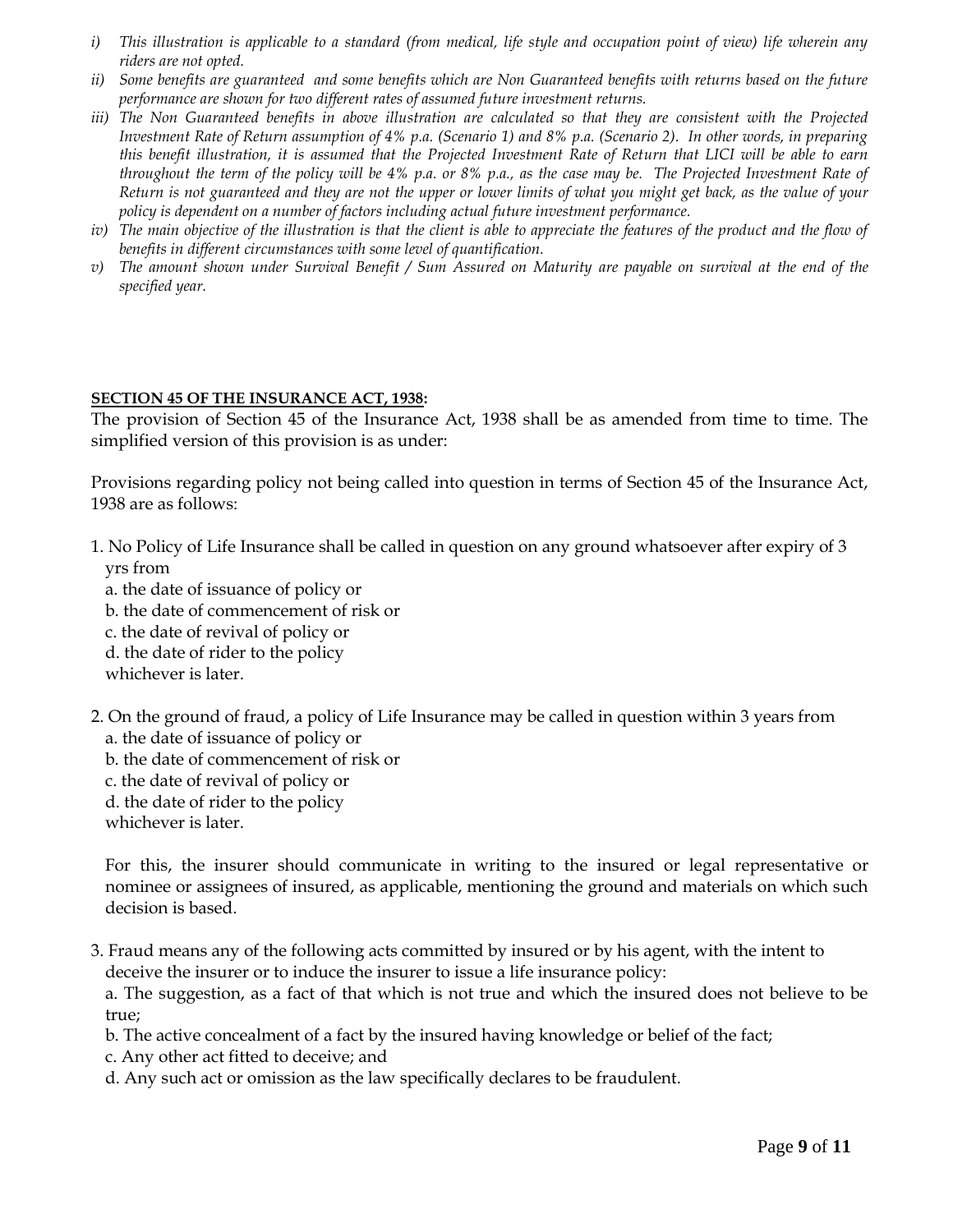- 4. Mere silence is not fraud unless, depending on circumstances of the case, it is the duty of the insured or his agent keeping silence to speak or silence is in itself equivalent to speak.
- 5. No Insurer shall repudiate a life insurance Policy on the ground of Fraud, if the Insured / beneficiary can prove that the misstatement was true to the best of his knowledge and there was no deliberate intention to suppress the fact or that such mis-statement of or suppression of material fact are within the knowledge of the insurer. Onus of disproving is upon the policyholder, if alive, or beneficiaries.
- 6. Life insurance Policy can be called in question within 3 years on the ground that any statement of or suppression of a fact material to expectancy of life of the insured was incorrectly made in the proposal or other document basis which policy was issued or revived or rider issued. For this, the insurer should communicate in writing to the insured or legal representative or nominee or assignees of insured, as applicable, mentioning the ground and materials on which decision to repudiate the policy of life insurance is based.
- 7. In case repudiation is on ground of mis-statement and not on fraud, the premium collected on policy till the date of repudiation shall be paid to the insured or legal representative or nominee or assignees of insured, within a period of 90 days from the date of repudiation.
- 8. Fact shall not be considered material unless it has a direct bearing on the risk undertaken by the insurer. The onus is on insurer to show that if the insurer had been aware of the said fact, no life insurance policy would have been issued to the insured.
- 9. The insurer can call for proof of age at any time if he is entitled to do so and no policy shall be deemed to be called in question merely because the terms of the policy are adjusted on subsequent proof of age of life insured. So, this Section will not be applicable for questioning age or adjustment based on proof of age submitted subsequently.

*[Disclaimer: This is not a comprehensive list of Section 45 of the Insurance Act, 1938 and only a simplified version prepared for general information. Policy Holders are advised to refer to Section 45 of the Insurance Act, 1938, for complete and accurate details.]*

### **PROHIBITION OF REBATES (SECTION 41 OF THE INSURANCE ACT, 1938)**

- 1) No person shall allow or offer to allow, either directly or indirectly, as an inducement to any person to take out or renew or continue an insurance in respect of any kind of risk relating to lives or property in India, any rebate of the whole or part of the commission payable or any rebate of the premium shown on the policy, nor shall any person taking out or renewing or continuing a policy accept any rebate, except such rebate as may be allowed in accordance with the published prospectuses or tables of the insurer.
- 2) Any person making default in complying with the provisions of this section shall be liable for a penalty which may extend to ten lakh rupees.

This product brochure gives only salient features of the plan. For further details please refer to the Policy document on our website [www.licindia.in](http://www.licindia.in/) or contact our nearest Branch Office.